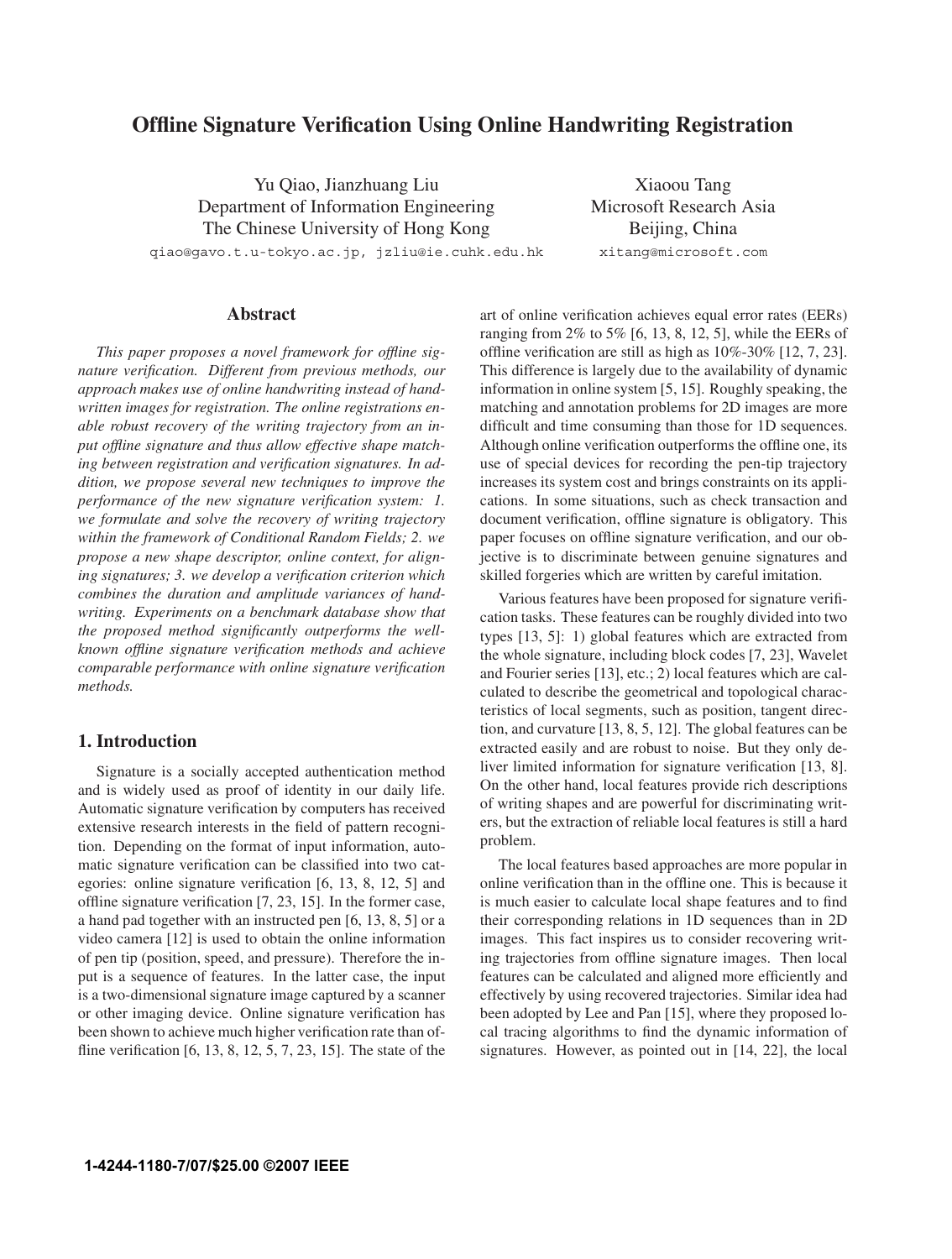

Figure 1. System diagram.

tracing methods are sensitive to noise and writing variance and it is difficult to design tracing algorithms which can be applied to variant writing styles. In fact, direct recovery of writing trajectory is still an open problem in handwriting research [18, 14, 22]. To circumvent this difficulty, we propose a novel approach that uses online signatures in the registration phase. We develop this approach based on the observation that registration needs to be done only once and it has to be done in person in-situ (such as in a bank) where an online device is easily available. In the verification phase, the procedure is exactly the same as an offline system thus is convenient to use. In our algorithm, we take advantage of the online registration data to recover writing trajectory of an offline input signature image and make the verification decision based on the recovered trajectory. The system diagram is shown in Fig.1.

In the context of signature verification, tested signatures whether genuine or skillfully forged, usually have similar shapes with the registration ones. (If a tested signature has a shape very different from the registration, it can be easily identified as a forgery.) This similarity allows us to recover the writing trajectory by using online signatures as examples. In this paper, we model signatures using Conditional Random Fields (CRFs) and reduce the recovery of writing trajectory to a CRFs inference problem.

Different from online signature verification, our problem is based on the recovered trajectories which do not have dynamic writing information such as speed, pressure, and orientation. To compensate the loss of the dynamic information, we introduce a new descriptor, online context, which summarizes shape information by vector histograms and is robust to local deformation. We develop a new verification criterion that combines two types of variances in handwriting duration and amplitude. Experimental results show that our method achieves EERs which are lower than those of the previous offline verification methods and are comparable to the online methods.



Figure 2. Examples of sequence and graph. Circles represent points/vertices and black lines represent edges. Gray lines in (a) correspond to pen movements out of paper. Gray area in (b) represent original image.

# **2. Recovery of writing trajectories**

The recovery of a writing trajectory from an offline signature image is to find a trajectory within the offline image which is most similar to the trajectory of the online registrations. There are two basic problems, how to evaluate the similarity and how to find the best path? This paper answers these two questions within the framework of conditional random fields. The similarity is defined through the state and transition functions of CRFs, and the problem to find the best trajectory is reduced to the inference problem of CRFs.

# **2.1. Representation of online/offline signatures**

The online signature consists of a set of consecutive strokes, denoted by  $S = s_1, s_2, ..., s_m$  where m is the number of strokes. We sample points with equal space along each stroke. Then we connect all the strokes to get a single sequence of points denoted by  $L = p_1, p_2, ..., p_n$  (Fig.2a). For each two consecutive points  $p_i$  and  $p_{i+1}$  in  $L$ , we add a directed edge  $e_i: p_i \rightarrow p_{i+1}$  between them.

The offline signature image is modeled by graph  $G =$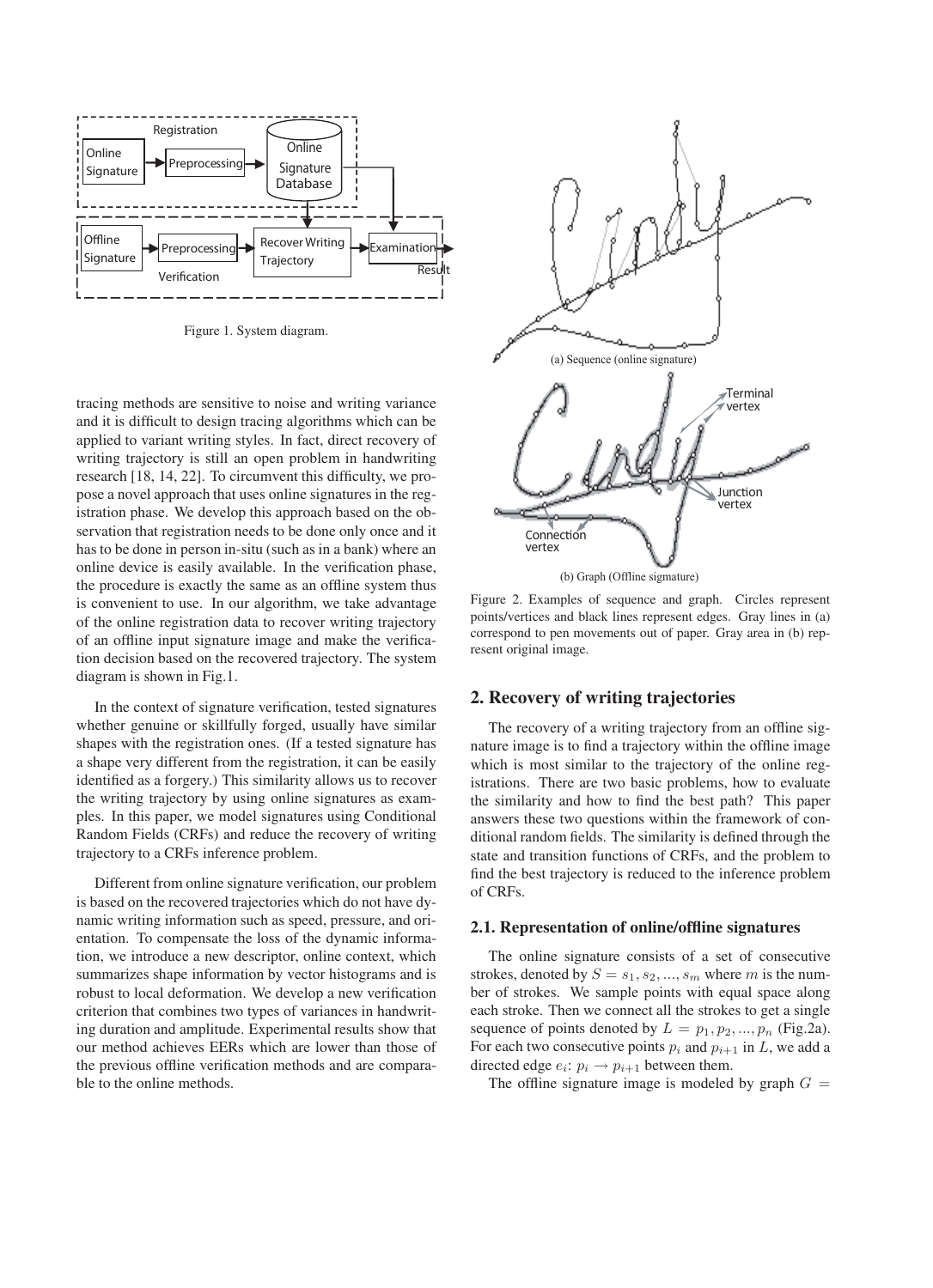

Figure 3. Chain structured conditional random field.

 $(E, V)$  (Fig. 2b) where  $V = \{v_i\}$  denotes a set of vertices and  $E = \{e_k\}$  denotes a set of edges. G is constructed from the skeleton of input image. Each vertex  $v_i$  corresponds to a point sampled from the skeleton. There are three kinds of vertex: *terminal vertex* which is a pixel with degree one, *junction vertex* which is a pixel or a cluster of connected pixels with degree three or more, and *connection vertex*, which is a two-degree pixel sampled along a segment of skeleton between two terminal or junction vertices. If there exists a segment of skeleton between  $v_i$  and  $v_j$ , two directed edges  $e_{i1}: v_i \rightarrow v_j$  and  $e_{i2}: v_j \rightarrow v_i$  are added into E. For edge e, we define its continuous set  $N(e)$  as a set of edges which can be traced continuously next to  $e$ .  $N(e)$  includes the edges whose start vertex is the end vertex of  $e$  and also the edges which may start a new stroke after e.

For each directed edge e, we calculate its three features  $(\theta, a, b)$ , where  $\theta$  is its directed angle, a and b represent its normalized positions. These features will be used to evaluate the similarity cost between online and offline signatures in the next.

Given online registration signature  $L$  and offline signature  $G$ , we want to find the corresponding relations between the elements in  $L$  and the elements in  $G$ . As the writing order of the edges in  $L$  is known, we can trace the edges in  $G$ according to the orders of their corresponding edges in L, thus recover the writing trajectory. Next, we will formulate the problem within the framework of conditional random fields.

#### **2.2. Conditional random fields**

Conditional Random Fields (CRFs) are non-generative graphical models first proposed by Lafferty et al. in [9]. CRFs define a conditional probability distribution of label set  $Y = \{y_i\}_{i=1}^n$  given observed feature set  $X = \{x_i\}_{i=1}^n$ . We use a first order chain structured CRF as shown in Fig.3.

Compared with HMM, CRFs relax the independent assumption of states by capturing dependencies among observations. CRFs can avoid the label bias problem [9] exhibited by HMMs and MEMMs. CRFs need a small number of training samples and allow flexible features, as it need not to specify a complete distribution for explaining observations. These facts make it suitable for our task.

Conditioned on X, random variable y*<sup>i</sup>* obeys the Markov property i.e.,  $p(y_i|X, y_j(j \neq i)) = p(y_i|X, y_{i-1}, y_{i+1}).$ 

According to the Hammersley-Clifford theorem [4], the conditional probability can be written into the following form [9]:

$$
p_{\Lambda}(Y|X) = \frac{1}{Z(X)} \exp(\sum_{i,k} \lambda_k f_k(y_{i-1}, y_i, X, i)) + \sum_{i,k} \mu_k g_k(y_i, X, i)), \quad (1)
$$

where  $\Lambda = {\lambda_k, \mu_k}$  represents the set of parameters and  $Z(X)$  is a normalized factor.  $f_k(y_i, y_{i-1}, X, i)$  is a transition function <sup>1</sup> at positions  $i-1$  and  $i$ ;  $g_k(y_i, X, i)$  is a state function at position  $i$ .

A straightforward approach is to assume that CRF has the same topology as  $G$  and to use the vertices of  $G$  as observations and the indices of the points in  $L$  as labels. However, this approach has several disadvantages: 1)  $G$  may include double traced lines, so one observation may correspond to more than one state; 2)  $G$  may have complex topology which will increase the computational complexity; 3) it is difficult to account for between-edge relations if we use vertices/points as states, since a function of Eq.(1) includes at most two states.

Due to these considerations, we use a chain structured CRF (Fig. 3), where the online signature is regarded as its observation, each observation x*<sup>i</sup>* represents an edge in L and label  $y$  corresponds to the index of directed edge  $e_y$  in G.

In this way, functions  $g_k$  represent the directional and positional differences which are used to punish the shape difference between X and Y. Functions  $f_k$  represent the smoothness which are used to evaluate the continuity of edges, thus to make the recovered writing path smooth.

# **2.3. Parameters estimation for CRFs**

The online registration signatures are used to train the CRFs. We calculate the matching cost for each two signatures by using online context based dynamic time warping (DTW). Then the set of training signatures is divided into one or more clusters, where the pairwise matching cost in each cluster must be less than a threshold. Let  $S_1, S_2, ..., S_M$  denote a cluster. In the next, we will train a CRF for each cluster. Define the mean signature  $S_m$  as the one which has the minimum DTW matching cost with the remaining signatures. We divide  $S_m$  into n edges with equal length and then divide other signatures according to their aliments to S*m*. In this way, all the signatures are divided into  $n$  edges. For each edge, we calculate its three features.

 $\frac{1}{k}$  and  $g_k$  are called "features" in [9], however, the term "feature" has a meaning of the properties of edges in this paper. To avoid confusion, we use term "function".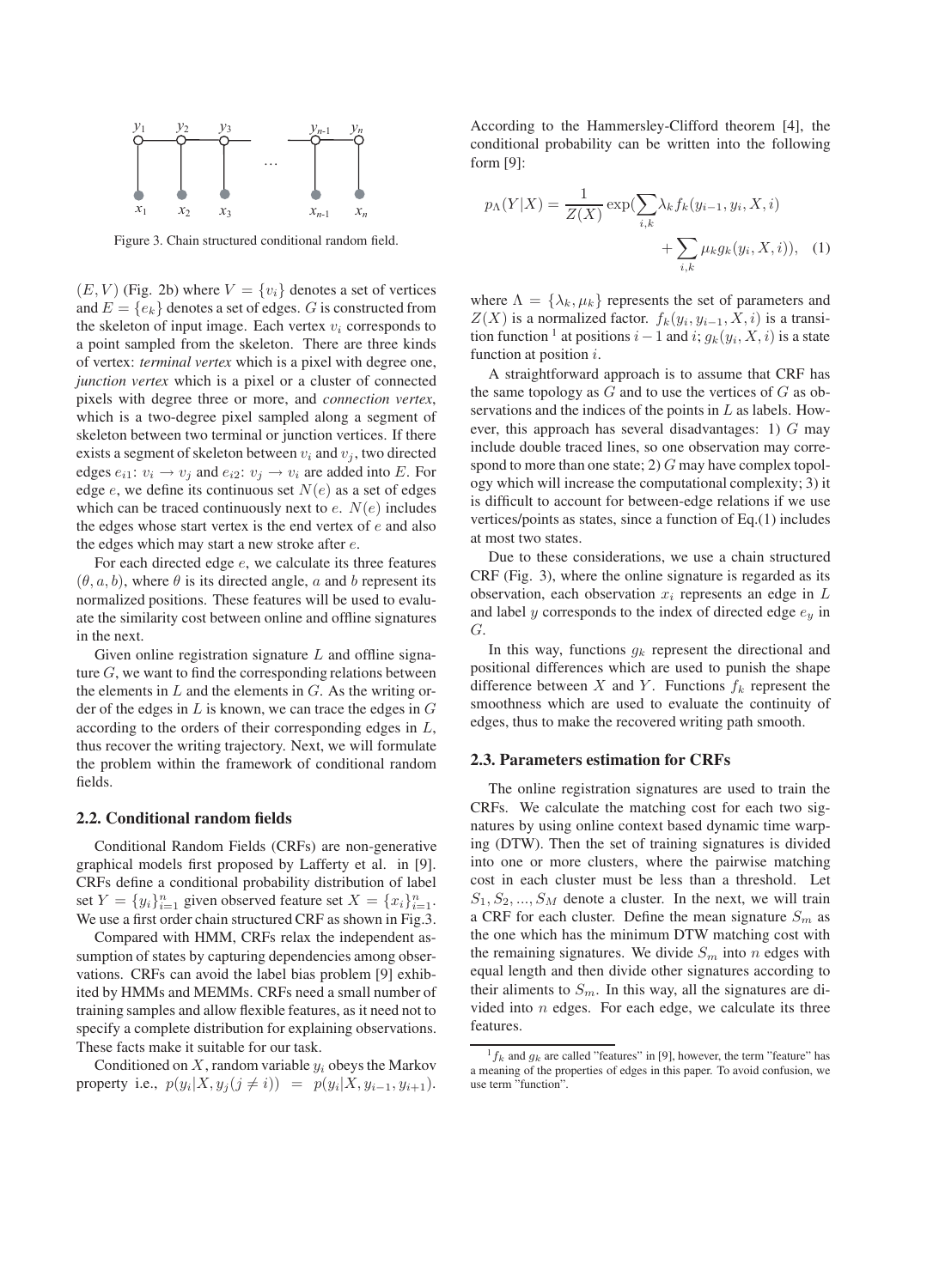Let  $X$  denote the observed feature sequence of  $S_m$ , and  $Y^{(j)}$  denote the indexes of the edges in  $S_j (j \neq m)$ . (X,  $Y^{(j)}$ ) represent a training pair for CRFs. Totally, the number of training samples is  $N = M-1$ . Note that observation  $X$  is fixed during the training phase.

Given training samples  $D = \{(X, Y^{(j)})\}_{j=1}^N$ , we need to estimate the parameters  $\Lambda = {\lambda_k, \mu_k}$ . Since state function  $q_k$  can be seen as a special form of  $f_k$ , henceforth we will omit the discussion on  $q_k$  and  $\mu_k$  for simplicity. The learning of CRFs aims to find the parameters which maximize the conditional log-likelihood:

$$
L(\Lambda) = \sum_{Y} \log p_{\Lambda}(Y|X). \tag{2}
$$

To reduce overfitting, we use a Gaussian prior  $p(\Lambda)$  with a diagonal covariance matrix for regulation. Similar prior is adopted in Bayesian-CRF [19]. Thus Eq. (2) becomes

$$
L(\Lambda) = \sum_{Y} \log p_{\Lambda}(Y|X) - \sum_{k} \frac{\lambda_k^2}{2\sigma_k^2} + \text{const}, \quad (3)
$$

where  $\sigma_k^2$  is the variance of  $\lambda_k$ , which can be approximated by the reciprocal of the variance of  $f_k$  in experiments.

It can be shown that the above likelihood function is convex on Λ, which guarantees the convergence to a global optimization [12]. The Generalized Iterative Scaling (GIS) [9, 2] algorithm has been adopted to calculate the optimal parameters. GIS algorithm iteratively increases  $L(\Lambda)$  by updating the parameters as:  $\lambda_k \leftarrow \lambda_k + \delta_k$ . Due to the use of Gaussian prior, our training algorithm is different from that in [9]. The details are as the following:

1. Initialize the parameters  $\Lambda^{(0)}$ . For each function  $f_k$ , calculate its mean:

$$
\bar{f}_k = \frac{1}{N} \sum_{k} \sum_{i} f_k(y_{i-1}, y_i, X, i).
$$
 (4)

For each training pair  $(X, Y)$ , calculate:

$$
T(X,Y) = \frac{1}{N} \sum_{Y} \sum_{i} f_k(y_{i-1}, y_i, X, i).
$$
 (5)

2. Repeat the following steps until convergence. In the  $t$ -th step  $(t=1,2,...),$ 

2.1 Calculate  $\delta_k^{(t)}$  by solving the equations:

$$
\bar{f}_k = \frac{\lambda_k^{(t)} + \delta_k^{(t)}}{\sigma_k^2} + \sum_Y p_{\Lambda^{(t)}}(Y|X) \sum_i f_k(y_{i-1}, y_i, X, i) \exp{\{\delta_k^{(t)}T(X, Y)\}}.
$$
\n(6)

2.2 Update 
$$
\Lambda^{(t+1)}
$$
 by  $\lambda_k^{(t+1)} = \lambda_k^{(t)} + \delta_k^{(t+1)}$ .

It can be shown that the roots  $\{\delta_k^{(t)}\}$  of Eq. (6) always lead to the increase of the likelihood. The derivations of this equation can be found in [20].

#### **2.4. Inference by dynamic programming**

The recovery of writing order from an offline signature image is formulated as the inference problem of CRFs. For an input signature image, we build its graph model  $G$  and calculate the features of its edges. Feature sequence X used in the training is also used as the observation during inference. Y denotes a set of indices of the edges in G. By solving the inference problem of the CRF, we can determine the corresponding relations between the edges in  $X$ and the edges in G, that is, to determine the writing order of the edges in G. Formally, the inference problem is denoted by

$$
Y* = \arg\max_{Y} p_{\Lambda}(Y|X),\tag{7}
$$

subjected to

$$
e_{y_i} \in \{ N(e_{y_{i-1}}) \cup e_{y_{i-1}} \}.
$$
 (8)

The above constraint is used to ensure that the edges can be traced continuously along the recovered order. As  $Z(X)$  is a constant, Eq. (7) is equal to

$$
\max_{y_1, y_2, \dots, y_n} \{ \sum_{i,k} \lambda_k f_k(y_{i-1}, y_i, X, i) + \sum_{i,k} \mu_k g_k(y_i, X, i) \}.
$$
\n(9)

The above form reminds us that dynamic programming (or Viterbi decoding) can be used to optimize it. Define the following function  $F(y, i)$ :

If 
$$
i = 0
$$
,  $F(y, 0) = \sum_{k} \mu_k g_k(y, X, 0);$   
else if  $i > 0$ ,

$$
F(y, i) = \max_{y'} \{ F(y', i - 1) + \sum_{k} \lambda_k f_k(y', y, X, i) \} + \sum_{k} \mu_k g_k(y, X, i).
$$
\n(10)

We can iteratively update  $F(y, i)$  using Eq. (10). Finally,  $F(y, N)$  will be the solution for Eq. (10). Let  $Y =$  $y_1, y_2,...,y_n$  denote the optimal configuration of Eq. (10). The recovered writing trajectory is  $e_{y_1} \rightarrow e_{y_2}, ..., \rightarrow e_{y_n}$ . To speed up the process, we identify the candidate start and end points for each stroke at first and then do bidirectional search from these candidates [21]. The ECR (Edge Continuity Relation) analysis method proposed in [22] is used to simplify graph model  $G$ .

A problem of the above method is that some edges of G may not be traced. To overcome this, we use a refining algorithm to insert the un-traced edges into the recovered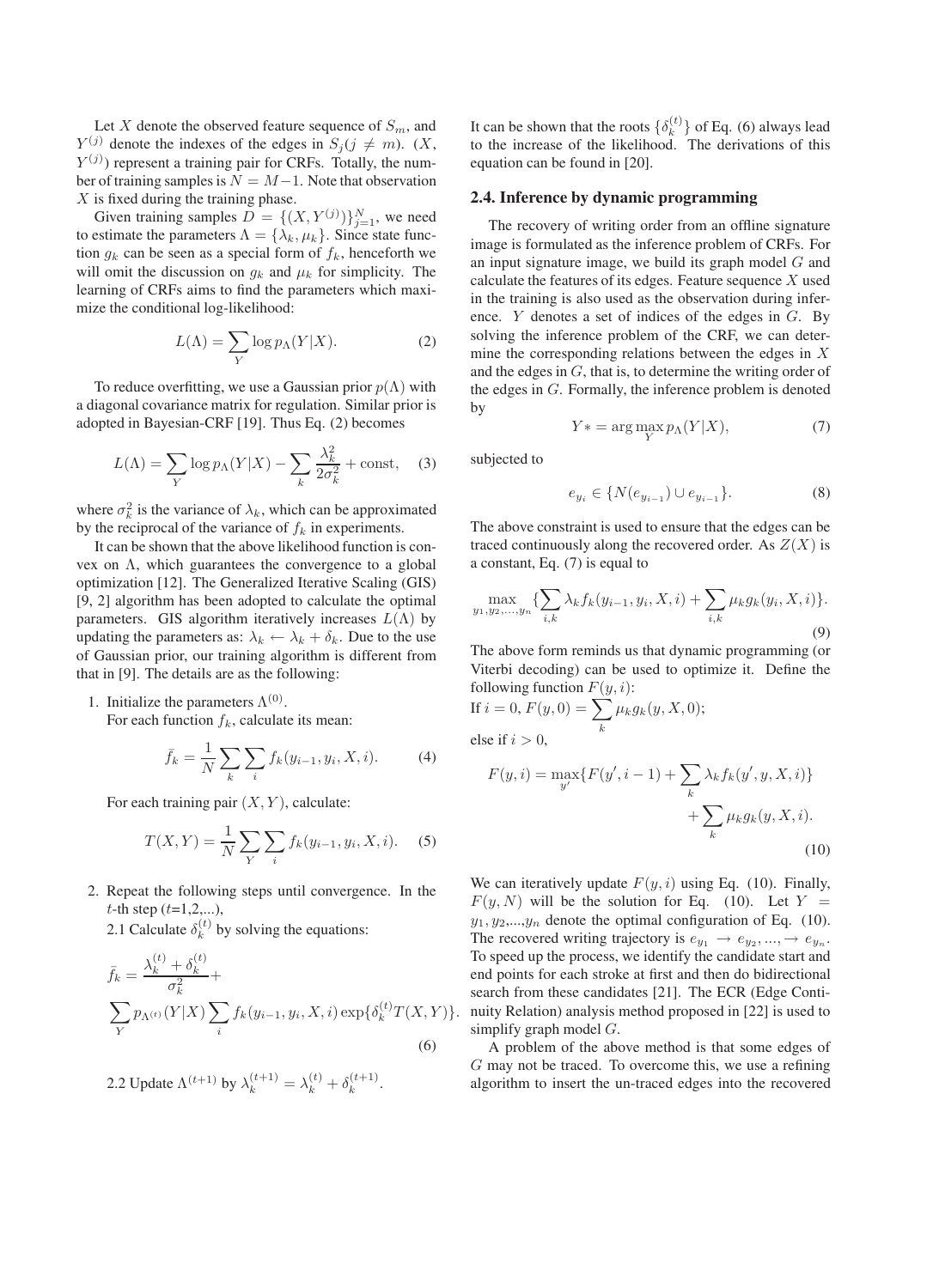

Figure 4. Examples of recovery results. Writing trajectories are shown as the arrows.

trajectories. The algorithm works in a greedy fashion. In each step, it selects the edge which can be inserted in the smoothest way. If too many edges are still not traced after refinement, the signature must be very different from the online registration and it should be recognized as a forgery. Since there are more than one CRF models for a subject, we use each of them to recover the writing trajectories and the final result is selected as the one with the largest likelihood. Some examples of the recovery are shown in Fig. 4. It can be seen that the proposed method can effectively deal with double traced edges and junctions of multiple strokes, which are regarded as the hard problems in recovery [22]. In our experiments, most failed recovered signatures are forgeries.

# **3. Signature verification**

In this section, we compare the recovered trajectory with the online registrations to reach a verification decision. It seems that the conditional probability defined in Eq.(1) can be used as a criterion for verification. However, Eq. (1) only measures the conditional distribution given one signature example and it doesn't describe the signature distribution of a writer. Moreover, it is just a coarse description and cannot account for the detailed shape information of writing trajectory, which is important for signature verification.

Handwriting is a complex biomechanical process, which includes the movements of fingers, wrist, and forearm. It has been shown that humans generate handwriting through controlling the magnitude and direction of speed [17]. And handwriting exhibits variances in both duration (time) and amplitude (space).

Although the writing trajectory is recovered, our problem is still different from the online signature verification, since the recovered trajectory doesn't have the dynamic information such as speed and pressure. Moreover, the recovered trajectory is within the skeleton calculated by the



Figure 5. Online Context.

thinning process. It is well known that thinning algorithms are sensitive to noise and may result in unwanted artifact lines [18, 22]. Thus the recovered trajectory does not always superpose the original writing trajectory. To reduce the unfavorable effects of these problems, we introduce online context based dynamic time warping for aligning the trajectories. And we develop a verification criterion which combines the time and amplitude variances.

# **3.1. Online context**

For each point  $p$  along the signature, we define the online context to describe its relative shape information along the trajectory. We draw vectors from  $p$  to all the other sampling points along the trajectory (Fig. 5a). Each vector  $p \rightarrow p_1$  is represented by two parameters  $(\theta, l)$ , where  $\theta$  is the directional angle, and  $l$  is the normalized length of the trajectory between  $p$  and  $p_1$  (the term "normalized" means the length is divided by the total length of the signature). These vectors provide rich descriptions of the detailed shape. However, because of the large number of vectors, it is not easy to deal with them directly. Thus, we use a histogram to summarize the distribution of these vectors on the two parameters of  $\theta$ and l. Specially we introduce the grids whose vertical axis corresponds to  $\theta$  and whose horizontal axis corresponds to the logarithm  $2$  of l (Fig. 5b). Then we count the number of vectors falling into each grid. Formally, the online context  $h_k$  is defined as

$$
h_p(k) = \#\{p_i \neq p : p \to p_i \in \text{Grid}(k)\}. \tag{11}
$$

Online context is related to the shape context proposed in [1]. Both compute the distribution of the vectors from one point to others for describing shapes. However, we use curve length other than Euclidean distance to construct

 $2^2$ The use of logarithm is to make online context more sensitive to the nearby points than to the faraway ones.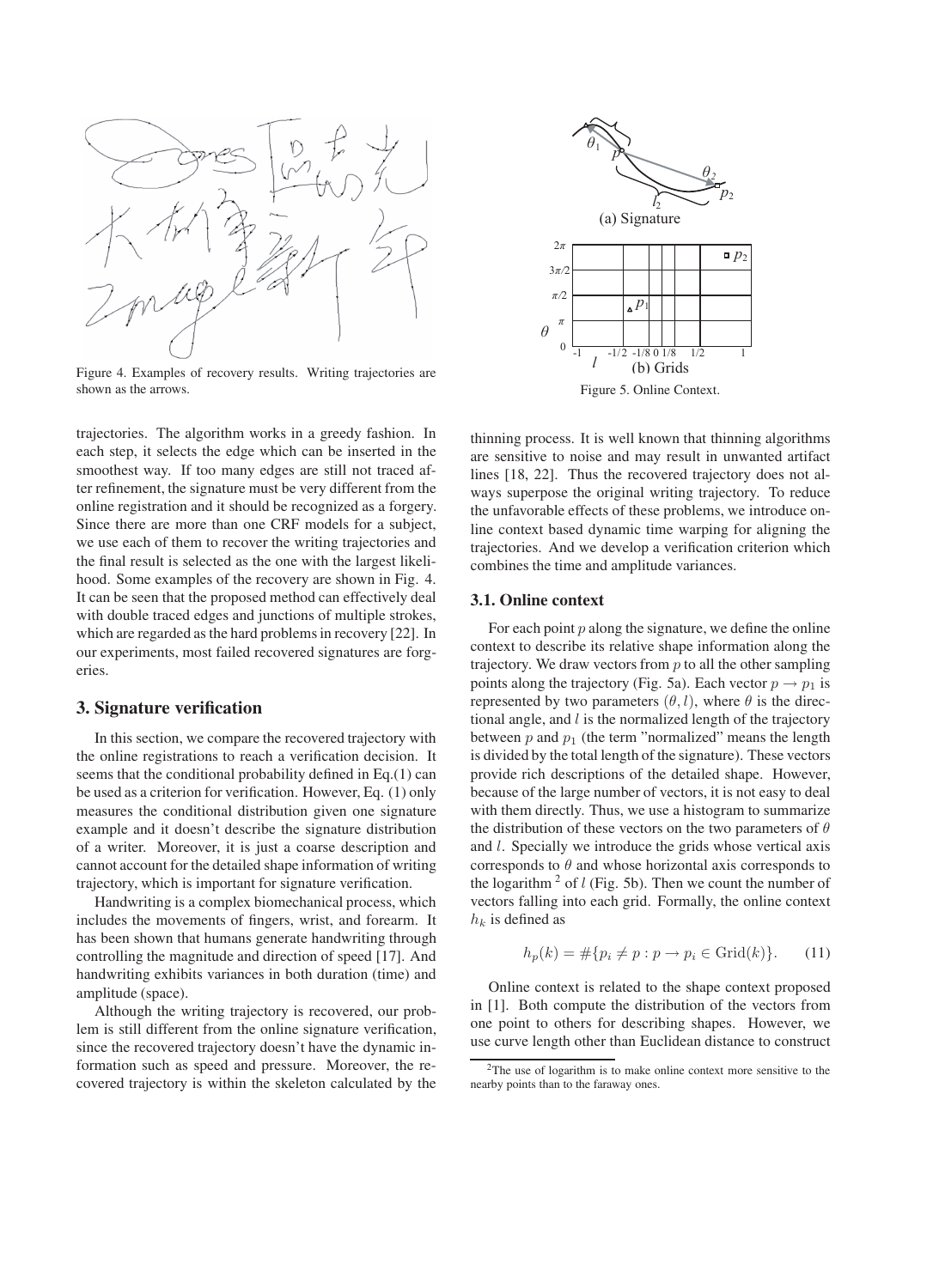grids. Moreover, the corresponding problem is solved by the dynamic time warping, other than the bipartite graph matching in [1]. In our experiments, online context outperforms shape context for signature verification tasks.

For point  $p_i$  in one trajectory and point  $q_j$  in another trajectory, we use  $d(p_i, q_j)$  or simply  $d(i, j)$  to denote the matching cost between  $p_i$  and  $q_j$ . Using  $\chi^2$  statistics, we have

$$
d(i,j) = \frac{1}{2} \sum_{k} \frac{(h_{p_i}(k) - h_{q_i}(k))^2}{h_{p_i}(k) + h_{q_i}(k)}.
$$
 (12)

It is easy to see that the online context and the above distance are invariant to translation and scale. Besides, online context has practical significance for our verification task. Skeleton is sensitive to noise and may be deformed in thinning procedure. So it is hard to calculate reliable local features from skeleton directly [18, 22]. The online contexts are global and rich descriptors which are robust to the local perturbations caused by noise and deformation. Besides,researches had shown that fast handwriting, such as signature, is a ballistic movement [16, 18], where the writing shape is formed in a global fashion in human brain. The online contexts provide global description of shapes, which should be closer to the brain representation of handwriting than local features such as directional angles and positions. We believe the online contexts are also effective features for handwriting recognition tasks which is different from verification. But the exploration of this is out of the range of this paper.

#### **3.2. Alignment by dynamic time warping**

One of the key problems for comparing two signatures is to find the correspondent relations between their points. *Dynamic Time Warping* (DTW), also called, dynamic programming matching [24], is widely used to align sequences. DTW searches the optimal correspondence (named warping path) among the elements of two sequences by minimizing the accumulated distance. DTW has shown its effectiveness in both online and offline signature verification [6, 13, 12, 3].

Consider two signatures:  $L = (p_1, p_2, ..., p_n)$  and  $L' =$  $(q_1, q_2,..., q_m)$ . An alignment between L and L' is represented by warping path, where  $T$  is the length of warping path, and two warping functions:  $w_p(i) : [1, T] \rightarrow [1, n]$ and  $w_q(i) : [1, T] \to [1, m]$ , mean that the  $w_p(i)$ -th point in L corresponds to the  $w_q(i)$ -th element in L'. The matching cost between  $L$  and  $L'$  along  $w$  is defined as:

$$
D_w(L, L') = \frac{1}{T} \sum_{i=1}^{T} d(w_p(i), w_q(i)).
$$
 (13)

In our approach,  $d(w_p(i), w_q(i))$  is calculated by using online context. The optimal warping path is the one which minimizes the above cost function,

$$
w* = \arg\min_{w} \{D_w(L, L')\}.
$$
 (14)

The optimization problem of DTW can be solved efficiently using dynamic programming [24].

### **3.3. Verification criteria**

We use a nearest neighbor classifier for verification. This is mainly due to the limited number of registrations and the large variance among registrations in signature verification task. To do so, we need a criterion (distance) between an examined signature and a registered signature. A good criterion should be sensitive to the between-writer variance while be robust to the within-writer variance.

It has been shown that human handwriting can be divided into basic segments [8, 16]. The variances of handwriting shape come from the changes of the duration and amplitude of each segment. In a Sense, DTW plays a role to counteract duration variance by warping the signature trajectories. Therefore the matching cost of Eq. (13) provides a good measure of the amplitude variance. But it does not include much information about duration. The duration information is encoded in warping path w. However, it is not a good idea to model  $w$  directly. This is because  $w$  includes a large number of elements and the length of  $w$  is variable. We model the duration in a more direct way by using the trajectory length of each segment. For online signature, we divide the trajectory into short segments by breaking at the points whose speed is near zero. Similar technique had been used in [8]. For offline signature, we can align it to a prototype online signature by DTW and then divide it at the points which are aligned to the breaking points of the online one. Thus for each signature, we can divide it into  $K$  segments. Let  $z = [l_1, l_2, ..., l_K]^T$  denote the lengths of the segments.

Next, we estimate the distribution  $p(z)$  from a set of training length vectors  $z_1, z_2, ..., z_N$  calculated from the online registration signatures. By assuming  $z$  obey the Gaussian distribution, we can calculate  $p(z)$  as:

$$
p(z) = \exp\{-0.5(z-\bar{z})^T \Sigma^{-1} (z-\bar{z})\} / \{(2\pi)^{K/2} |\Sigma|^{0.5}\},\tag{15}
$$

where  $\bar{z}$  is the mean and  $\Sigma$  is the covariance matrix of z.

However  $K$  can be larger than the number of training vectors N. So  $\Sigma$  may be singular and does not have an inverse. We adopt a PCA based method proposed by Moghaddam and Pentland [11] to approximate  $p(z)$ .

Let  $\Phi_J = [h_1, h_2, ..., h_J]$  where  $h_1, h_2, ..., h_J$  are the eigenvectors of  $\Sigma$  associated with the largest  $J$  eigenvalues  $\zeta_1, \zeta_2, ..., \zeta_J$  ( $J \ll K$ ). For vector z, PCA projects it into a low dimensional space by

$$
t = \Phi_J^T(z - \bar{z}),\tag{16}
$$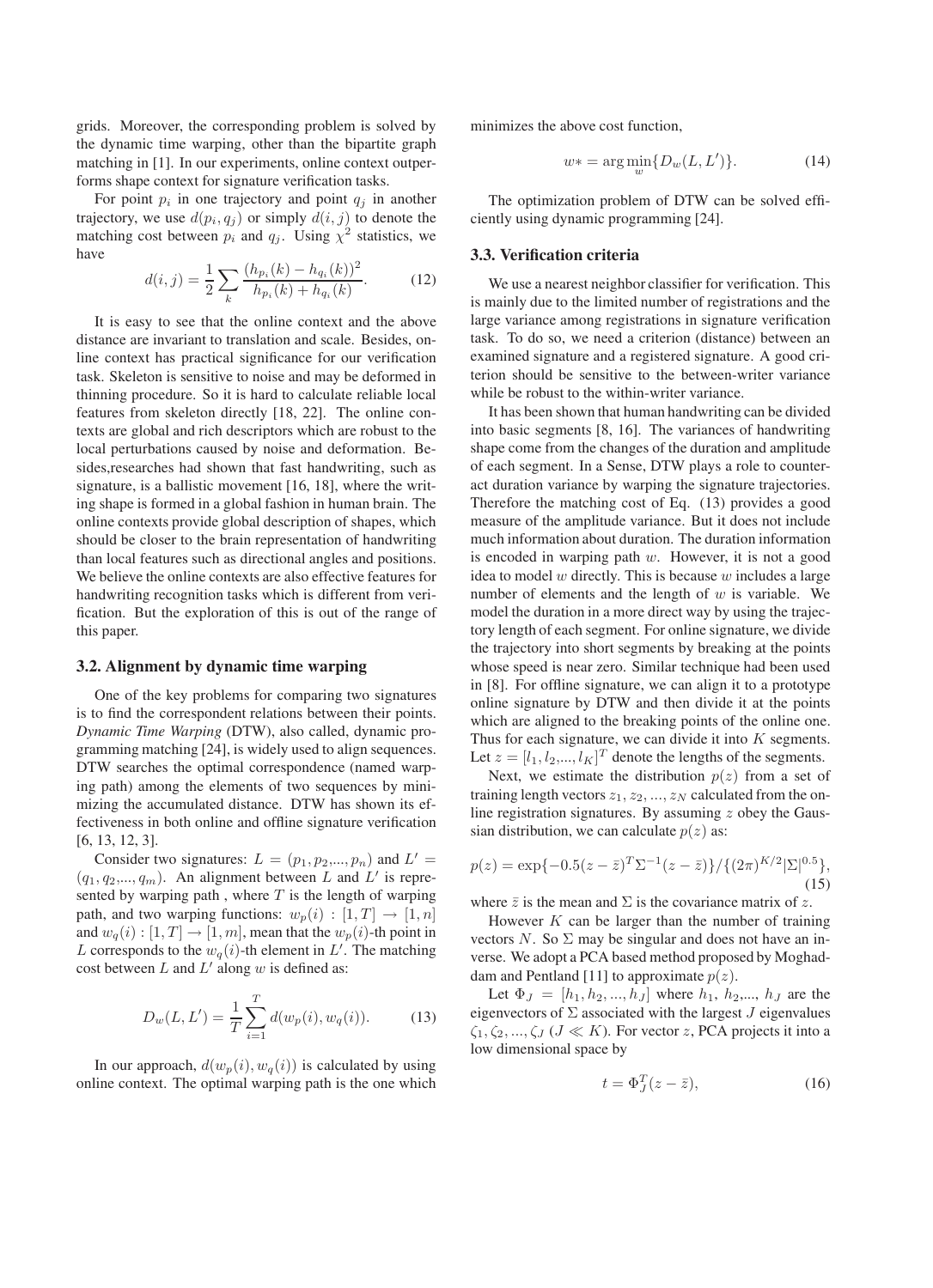

Figure 6. Examples of online signatures and converted images. The first row shows online signatures. Genuine signature images and forgery images are given in the second and the third rows.

where  $t = [t_1, t_2, ..., t_J]^T$  is a vector of length *J*.

By discarding the information on the eigenvectors with small eigenvalues, we can approximate  $p(z)$  by

$$
p(z) \cong p(t) = \frac{\exp\{-0.5\sum_{j=1}^{J} \frac{t_j^2}{\zeta_j}\}}{(2\pi)^{J/2} \prod_{j=1}^{J} \zeta_j^{1/2}}.
$$
 (17)

For an online registration  $L'$  and a verification signature L, we use  $D_{w*}(L, L') - \rho \ln p(z)$  as a criterion for signature verification, where z is a length vector for aligning  $L$  to  $L'$ and  $\rho$  is a weight coefficient.

#### **4. Experiments**

We evaluate the performance of our method by using the online signature database for the Signature Verification Competition (SVC) 2004 [26]. This database includes two datasets and each dataset consists of the signatures for 40 subjects<sup>3</sup>. Each subject contributed 20 genuine signatures, and another 20 skilled imitations were written by at least four forgers. So totally there are 3200 signatures. For each subject, we use 10 online genuine signatures for registrations. The remaining data (10 genuine signatures and 20 forgeries for each subject) are converted into the offline images by connecting the points along the writing trajectory with lines. The SVC database includes both English and Chinese signatures. Some examples of online signatures and converted images are shown in Fig. 6. The online registrations are used to training the CRFs for each subject.

We implement three offline signature verification methods proposed in [3, 7, 23] for comparisons. In [3], Fang et al. aligned the projection profile of signature images by dy-

Table 1. Comparisons of EERs with offline methods (%).

| Data             | Project   GSC   ESC   Ours |      |      |     |
|------------------|----------------------------|------|------|-----|
| Set <sub>1</sub> | 25.3                       | 23.3 | 26.5 | 7.3 |
| Set2             |                            | 22.0 | 27.9 |     |

Table 2. Comparisons of EERs with online methods (%).

| Data  | Position   Angle   SC   OC   Ours |     |  |     |
|-------|-----------------------------------|-----|--|-----|
| Set 1 | 3.6                               | 6.5 |  |     |
|       |                                   |     |  | 7.4 |

namic time warping and used Mahananobis distance for verification. Kalera et al. [7] extracted binary Gradient Structural and Concavity (GSC) features from signature images and verified signatures by a correlation measure. Sabourin and Genest [23] calculated Extended Shadow Code (ESC) to describe the shapes and used Euclidean distance for verification. We call the three methods as Project, GSC and ESC methods. In our implementation of the Projection method, we select vertical projection for its good performance in Fang's experiments [3]. The GSC and ESC methods calculate pairwise distance between signatures. To be fair, we use nearest neighbor classifiers in their implementation.

Signature verification is a two-class classification problem. We calculate False Rejection Rate (FRR), False Acceptance Rate (FAR) and Equal Error Rate (EER) for evaluation. FRR measures the rates of genuine signatures classified as forgeries, while FAR represents the rates of forgeries recognized as genuine ones. EER is the value when FAR equals to FRR. The results are given in Table 1 and Fig. 8. It can be seen that the proposed method outperforms significantly the three compared methods on both datasets.

We also execute experiments to compare our method with the online signature verification methods. Four online methods are implemented. All of them use DTW for alignment but differ in the ways of calculating the matching cost between points. Specially, the cost is calculated by using normalized position, directional angles [6, 13], shape context (SC) [1] and online context (OC) proposed in Section 3. Table 2 and Fig. 8 show the EERs and ROCs. The results of the proposed method are comparable with online signature verification methods. It can also be seen that online context achieves better performance than the other methods in terms of the EERs.

### **5. Conclusions**

This paper presents a novel method for offline signature verification, which makes use of online handwriting for registrations. We introduce conditional random fields for efficiently matching an offline signature image with online signatures, which leads to the recovery of the writing trajectory from the signature image. We propose online context as detailed descriptors for writing trajectories and use dynamic

 $3\text{In the competition, each dataset includes 100 subjects. But only the$ data of the first 40 are open to public.